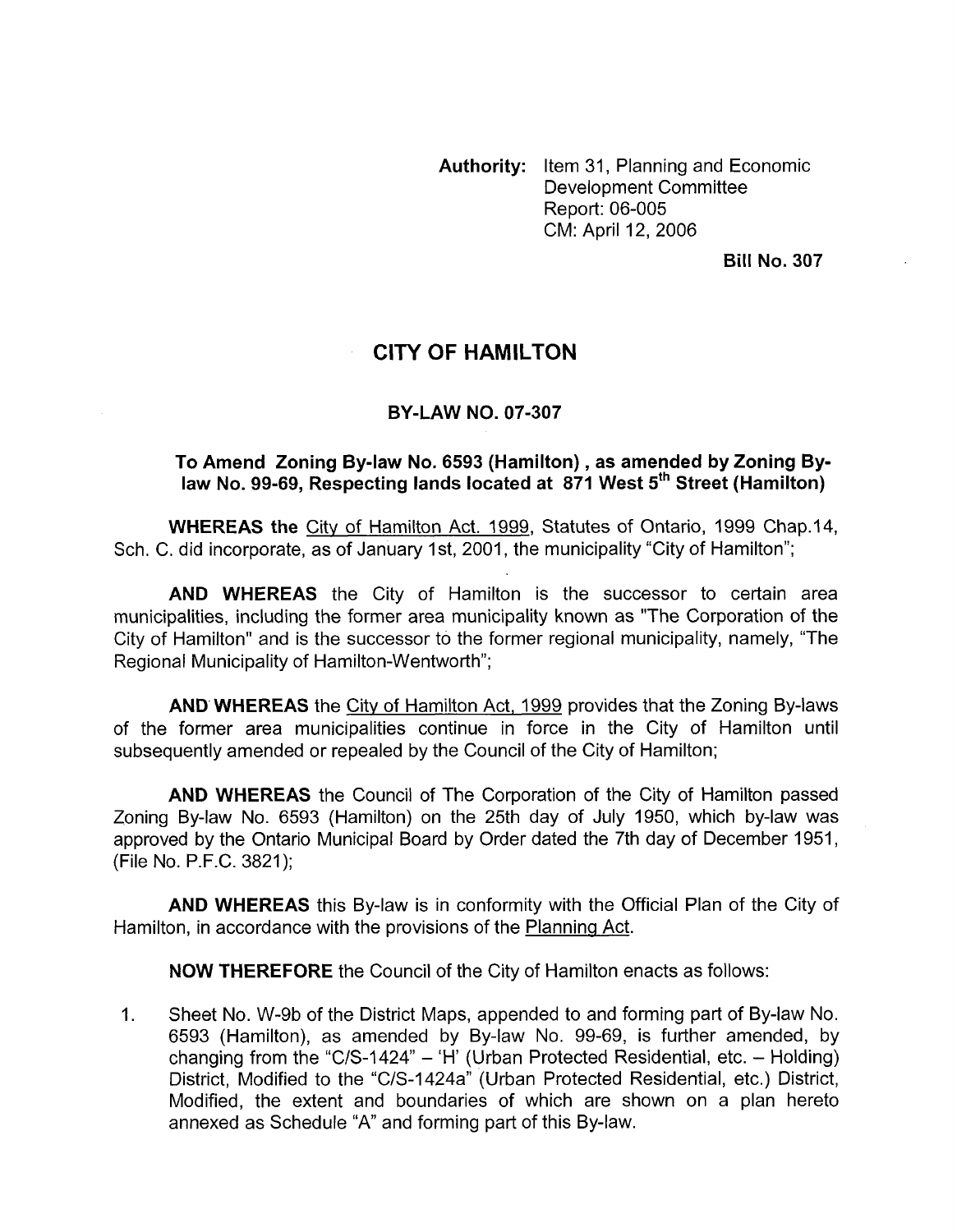- 2. No building or structure shall be erected, altered, extended or enlarged, nor shall any building or structure or part thereof be used, nor shall land be used, except in accordance with the "C/S-I 424" (Urban Protected Residential, etc.) District, Modified.
- 3. By-law No. 6593 (Hamilton) is amended by adding this by-law to Section 19B as Schedule S-1424a.
- 4. Sheet No. W-9b of the District Maps is amended by marking the lands referred in Section 1 of this by-law as S-1424a.
- 5. The Clerk is hereby authorized and directed to proceed with the giving of notice of the passing of this By-law, in accordance with the Planning Act.

**PASSED and ENACTED** this 24h day of October, 2007

Fred Eisenberger Mayor City Clerk

Kevin C. Christenson

ZAH-06-09